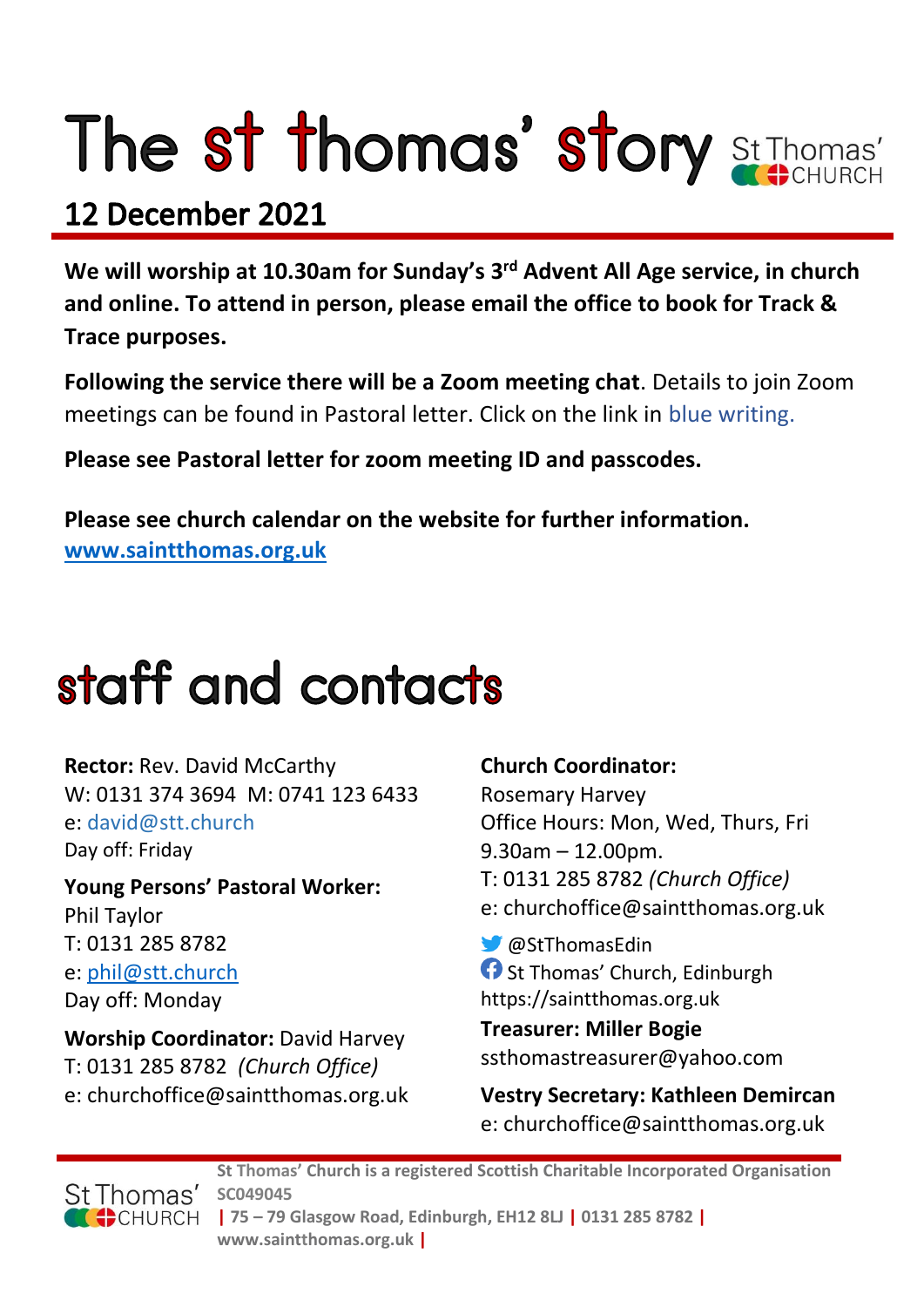**Please note the office will be closed from Monday 20th December – Tuesday 4 th January (inclusive). Reopens on Wednesday 5th January 2022.**

**St Ts' Christmas Card:** we have a large Christmas card available in church for everyone to sign and send greetings to one another. Please sanitise your hands before and after signing it!

## **The Vive Advent Appeal 2021**

The Vive Foundation in Colombia continues to transform the lives of children affected by poverty and violence through their network of Funky Frog Clubs.

Our partnership with them is hugely appreciated by the team and the strength of the pound against the Colombian peso means your gifts will go even further this year. The pandemic has had a devastating impact on Colombia and the church's witness to the hope found in Christ is more relevant than ever. Please make your donation via 'St Thomas World Concern' Fund account and make sure you include Vive in the reference so we know what it's for. World Concern Account details: Bank of Scotland - Sort Code: 80-22-60 Account number: 1894 1369. *Thank you, Fiona Christie.*

**Christmas 2021:** this year, we are trying a different pattern for our worship together. We've got some publicity which will be available from next Sunday for you to give to neighbours and friends.

# **24 December @ 4-4.45pm – All-Age Christmas Eve Carols by Candlelight followed by refreshments @ 6pm – Holy Communion**

**25 December @ 10.30-11.15am – All- Age Worship**

**26 December @ 10.30am – Morning Worship**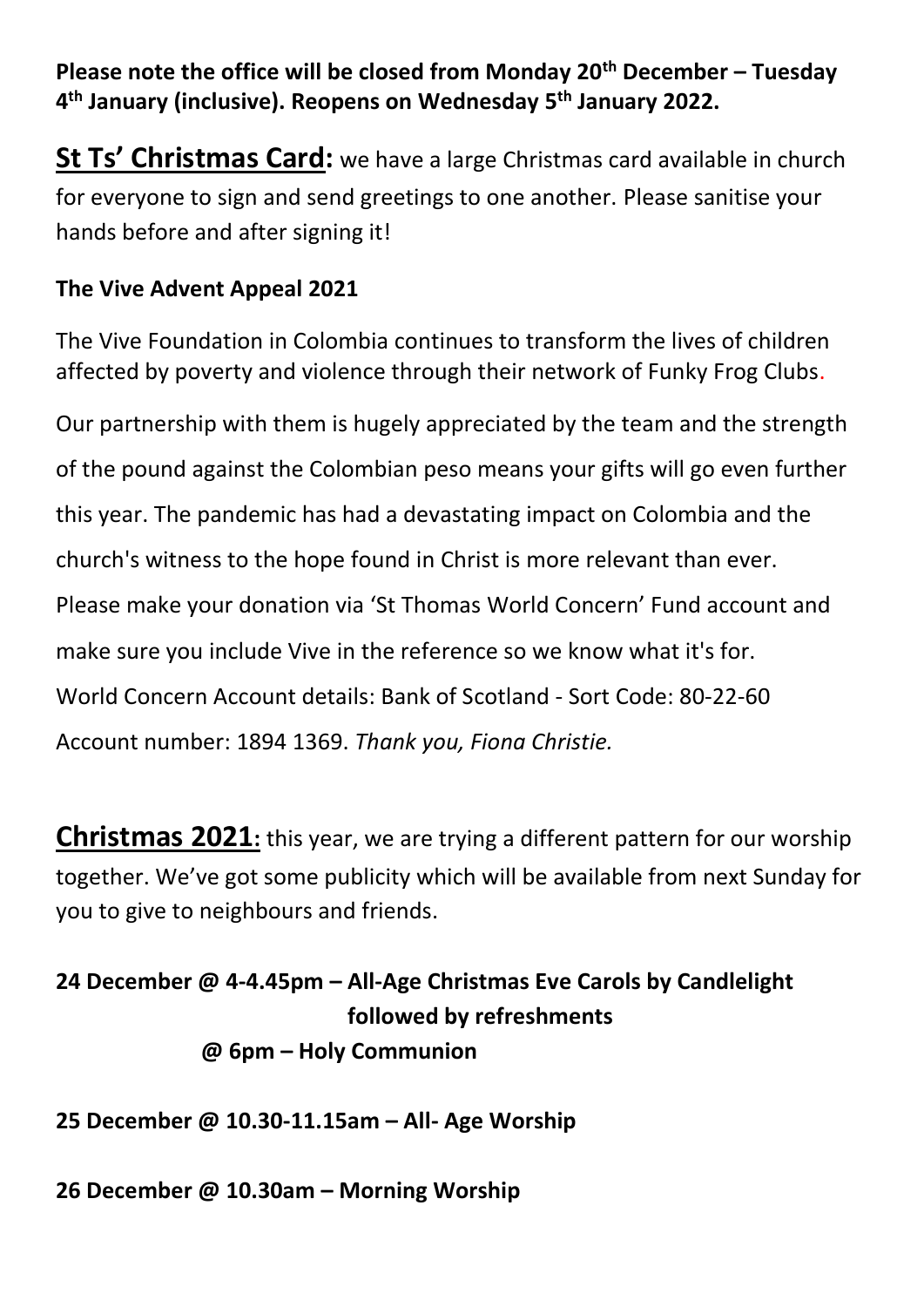### **Sunday 12 December 2021**

#### **to**

#### **Sunday 19 December 2021**

Sunday worship and some other events are available online at: <https://www.facebook.com/stthomasedin> <https://www.youtube.com/channel/UC1r0Eq3PqBmxioDssYXCbGQ> <https://www.twitter.com/StThomasEdin>

**Sunday 12 December @ 10.30am All Age Service – Phil Taylor is preaching. Post Worship Chat -**"Zoom" meeting details in Pastoral letter. **@ 6.30pm – 7pm "Zoom" Prayer Base**

**Monday 13 December No Rooted Bible Study** – Zoom meeting details in Pastoral letter.

**Tuesday 14 December @ 10am – 11.30am – Toddler group**, please contact the office for details. **No Midday prayer on Facebook**

**Wednesday 15 December @ 2pm Rooted Bible Study – in person,** meet in the Main Hall for coffee and

cake.

**@ 8pm – Night Prayer on Facebook** 

**Thursday 16 December @ 7.30pm – Central Meeting** – Zoom meeting details in Pastoral letter.

**Sunday 19 December @ 10.30am Communion Service, David McCarthy is preaching. Post-Worship Chat -** "Zoom" meeting details in Pastoral letter. **@ 6.30pm – 7pm "Zoom" Prayer Base**